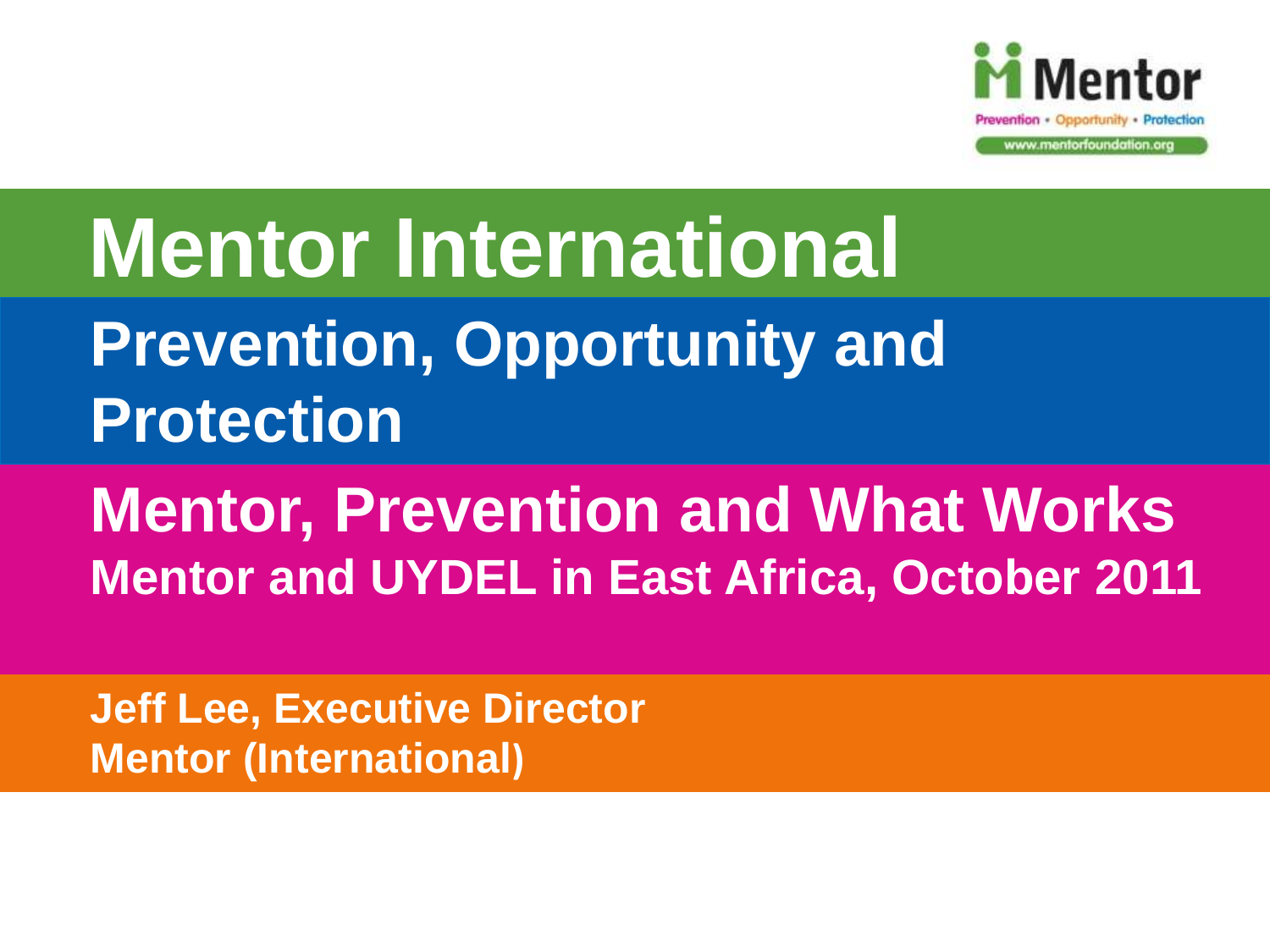

www.mentorfoundation.org

# *Habari na Karibu*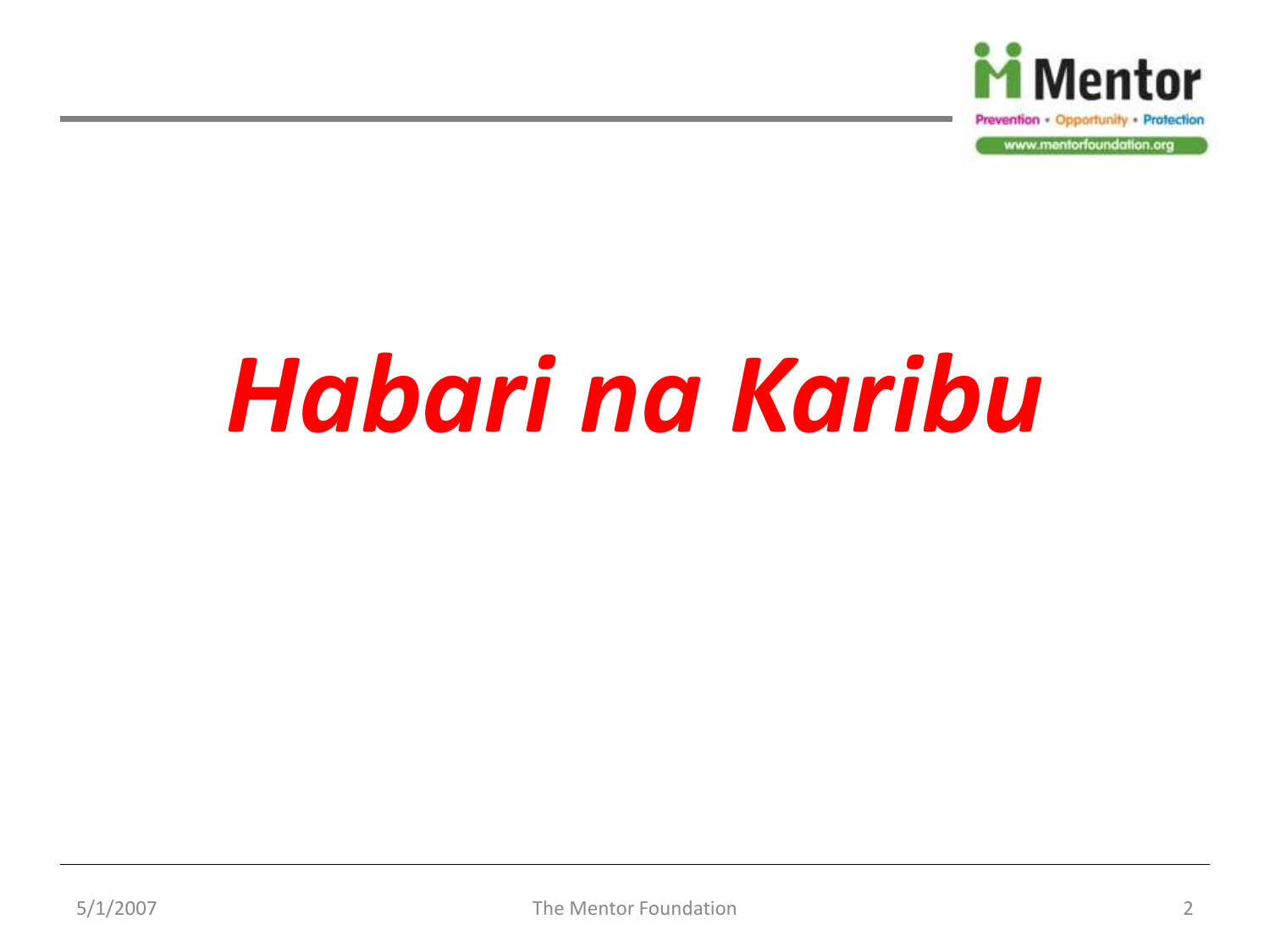# **The Proposition** *(Pendekezo)*



- м **Drug misuse a major global problem (drugs = all substances!)**
- м **They are a major health, social and even crime (and cost) related issue**
- м **Young people are particularly vulnerable**
- м **Supply control approaches have limited success and are expensive**
- м **Prevention and education a key to address the issue**
- м **The objectives for prevention have to include:**
	- м **Delaying onset of use**
	- м **Avoiding/reducing the use of illegal substances and promoting responsible use of other legal substances**
	- м **Reducing the harm that drug misuse can cause**
- м **Through effective policy and practice**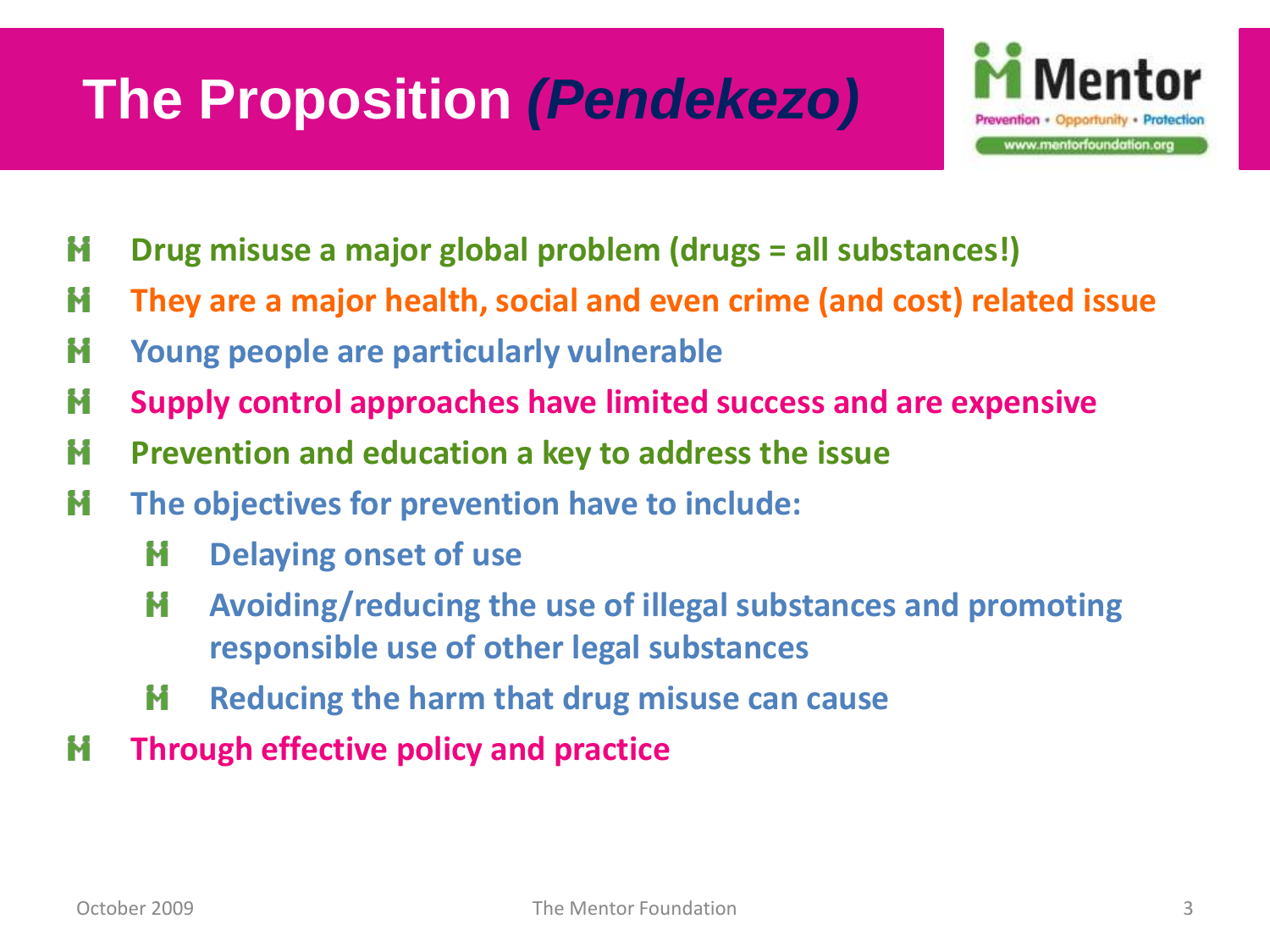# The Need For Prevention – A Football Analogy



#### *(Haja ya Kuzuia - mlinganisho football)*

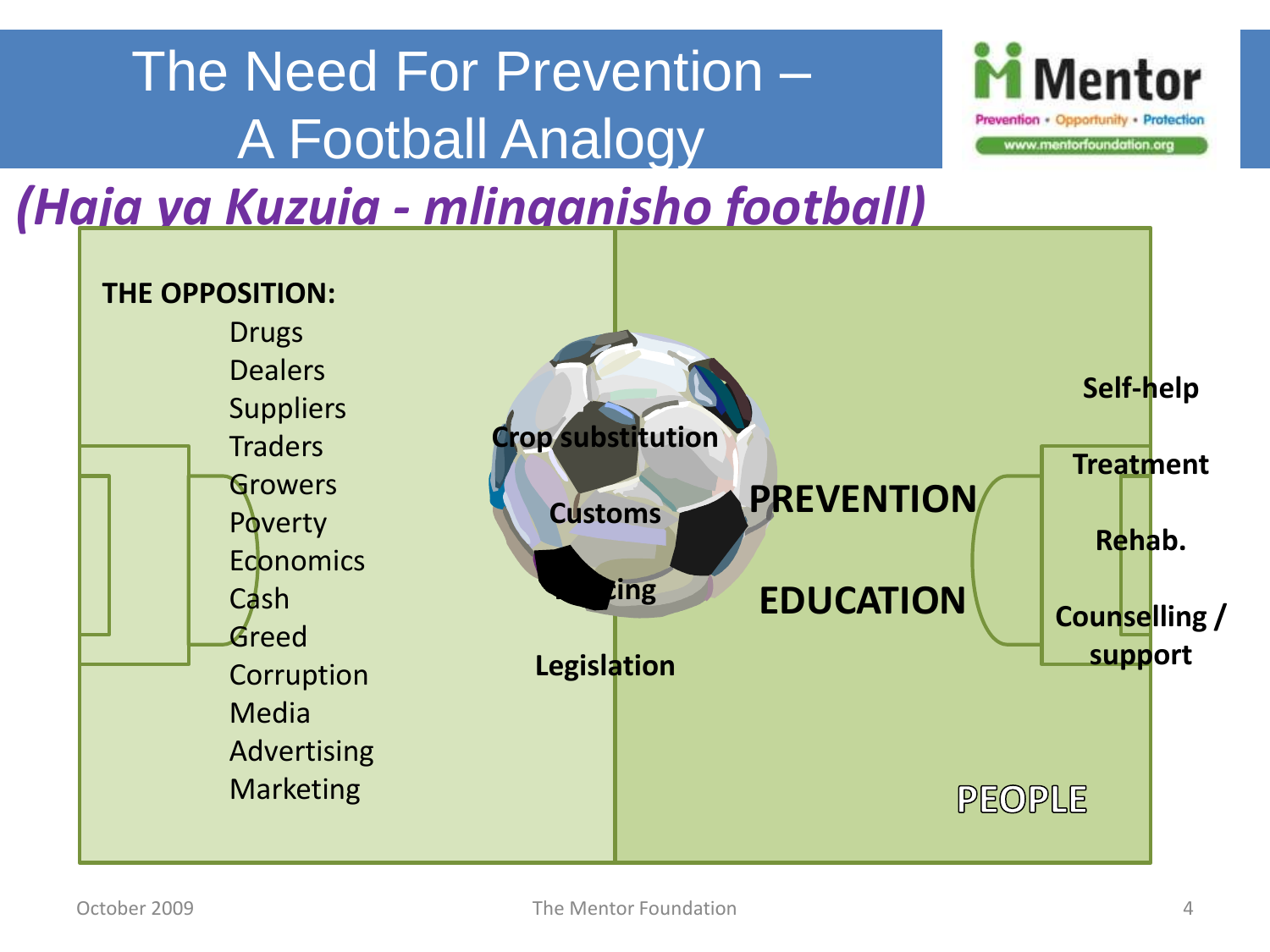# **The Midfield** *(kiungo)*



- Preventing use, misuse and preventing harm come together.
- Focus on addressing causes and not just
- substances or problems.
- Promoting health
- Developing the knowledge, skills and competencies that will protect and avoid risk
- Identifying Risk and providing Protective factors.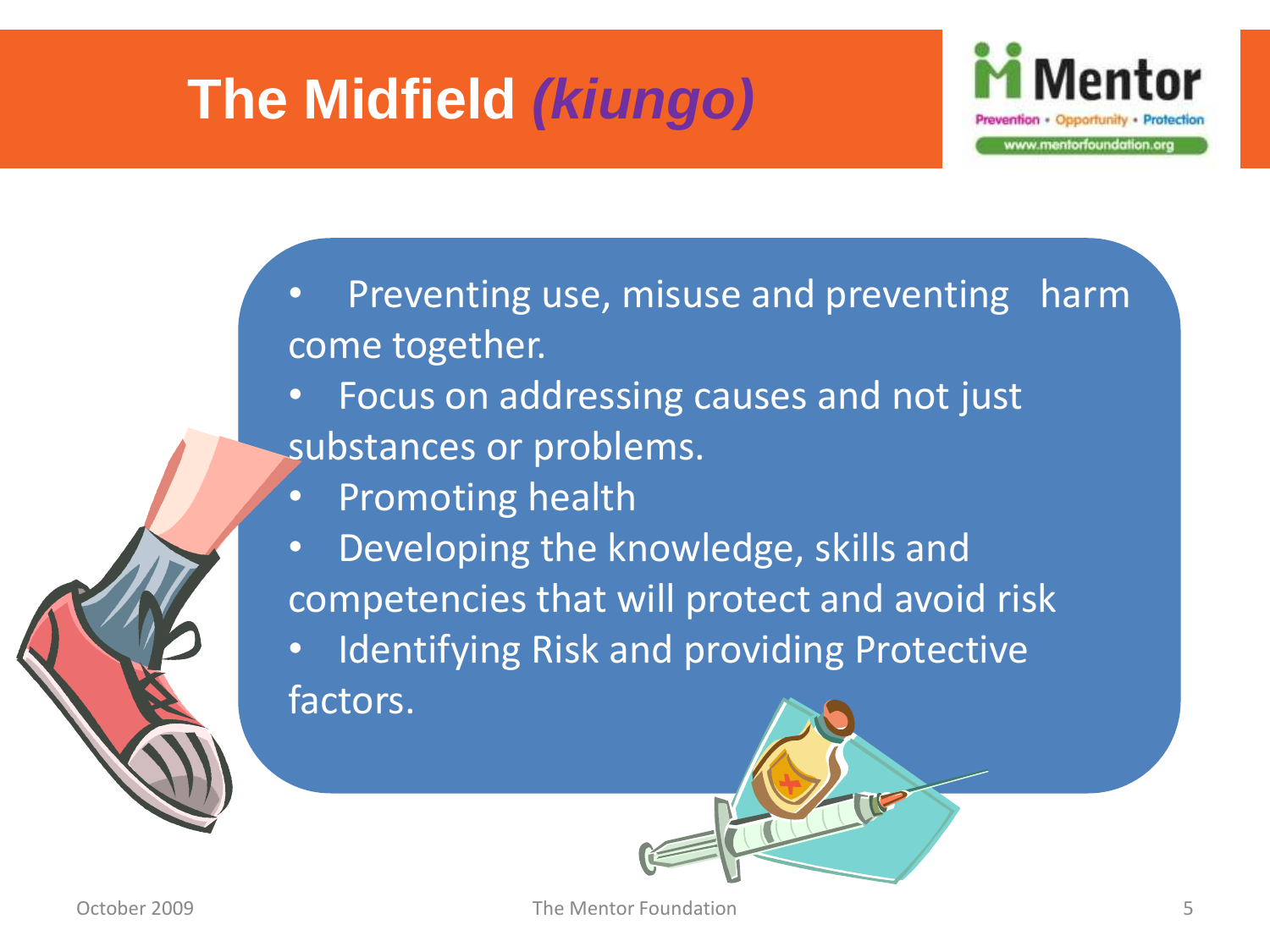## **Needing to Include** *(Wanaohitaji ni pamoja na:)*



- м **Universal, Selective, Indicated and Environment approaches**
- м **Different needs, of different people in different settings at different developmental stages**
- м **The need to link research to practice: applied research to inform "best practice"**
- м **Training and Methodology**
- м **Support to Agents of Prevention: teachers, parents, carers, educators**
- м **The role of the NGO sector to support Government and help translate policy into practice**
- м **Professional Partnerships – international, European, Regional, National, Local activity between government, institutions, NGOS etc.**
- м **Partnership action within the community: government, school, NGO, local community, parents, business sector**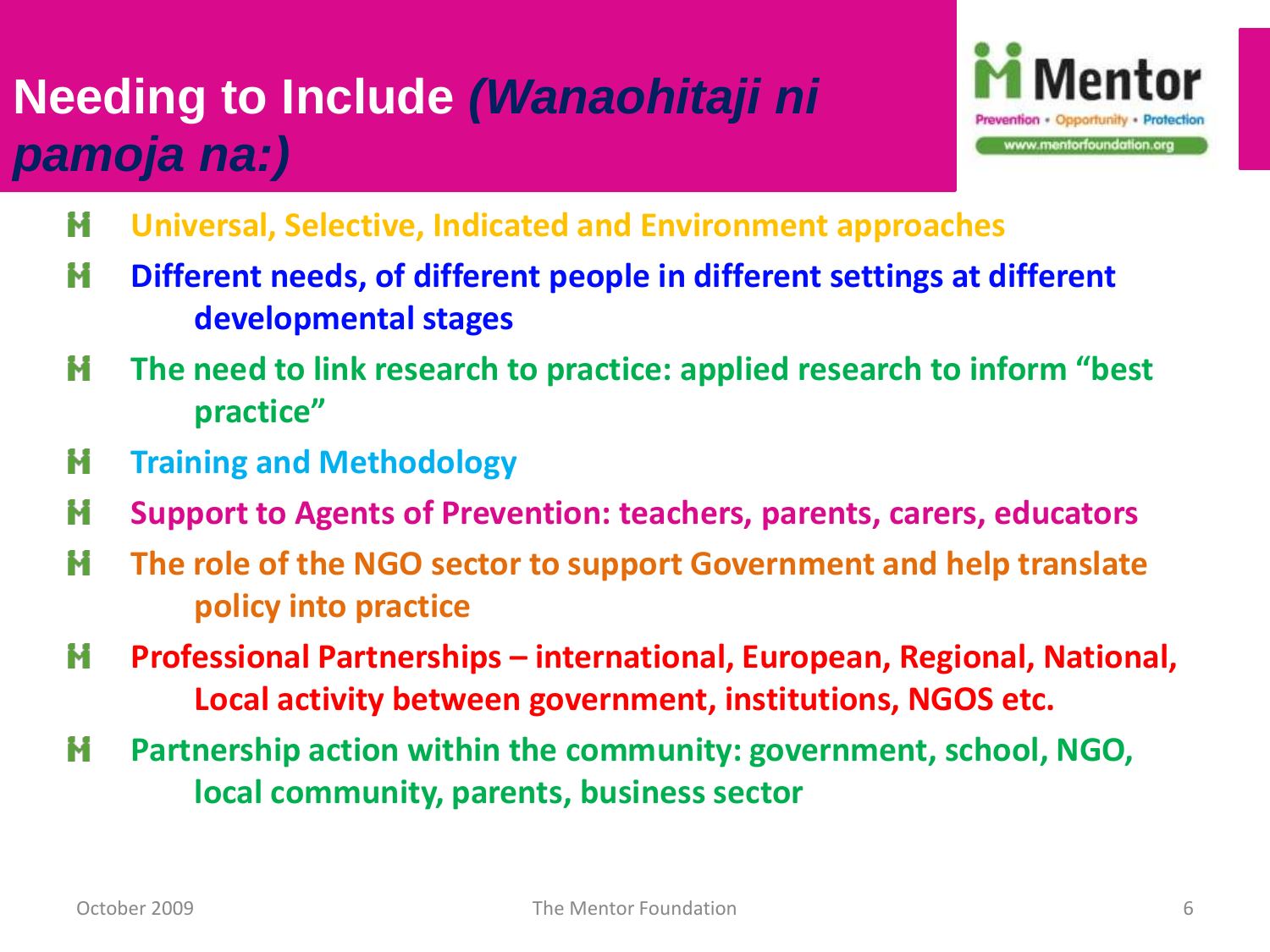# Mentor: Key points *(muhimu pointi)*



- **Established 1994**
- **International, independent, apolitical, not-for-profit**
- **Preventing Drug Misuse** *through….*
- **Promoting Health and Well-being of Children and Young People**
- **Protecting from risky behaviours**
- **Offering positive alternatives**
- **Identifying….**
- **Supporting….**
- **Undertaking….**
- **Disseminating….**

*Effective and Promising Practice("Best"?)*

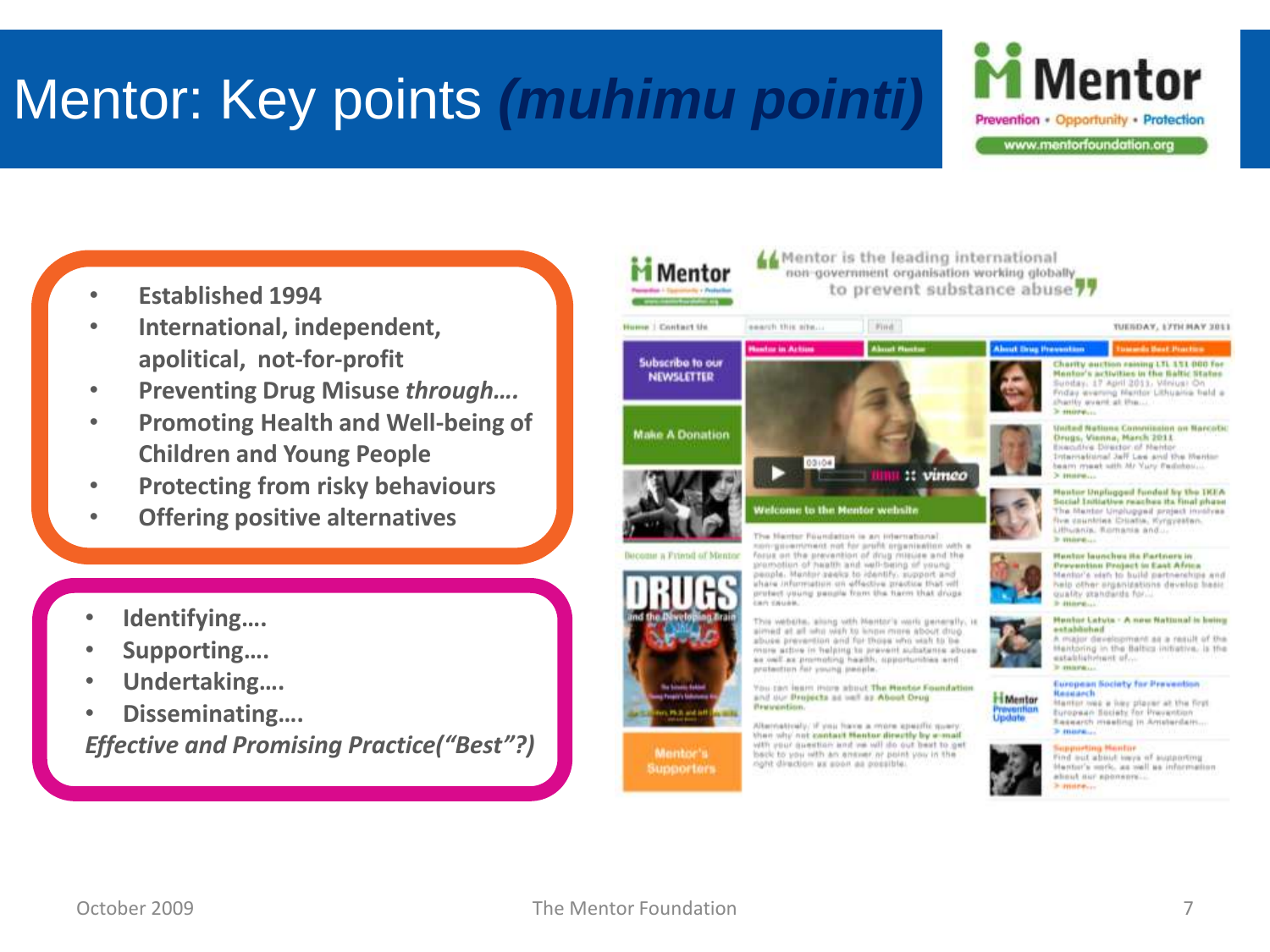



#### **Mentor's Mission**

**To prevent drug misuse through the promotion of health and well-being in children and young people.**

*(Ili kuzuia matumizi mabaya ya madawa ya kulevya kwa njia ya kukuza afya na ustawi wa watoto na vijana.)*

As the leading international NGO voice of drug prevention, we work with our partners to reach out to children and young people.

We apply and share our knowledge internationally so that the benefits of effective drug prevention policy and practice become visible worldwide.

Through our national organizations and network of partners we undertake and October 26 october 1996 and the Mentor Foundation Section 2009 1997 1998 and 2009 1998 and 2009 1999 1999 1999 1

#### **Mentor's Values:**

- **Care & Prevent**
- **Inspire & Encourage**
- **Strengthen & Empower**
- **Partnerships & Collaboration**

#### **Mentor's Commitment**

**Mentor is committed to providing and encouraging the development of best practices and effective policies in drug abuse prevention and the promotion of health and well-being for all young people.**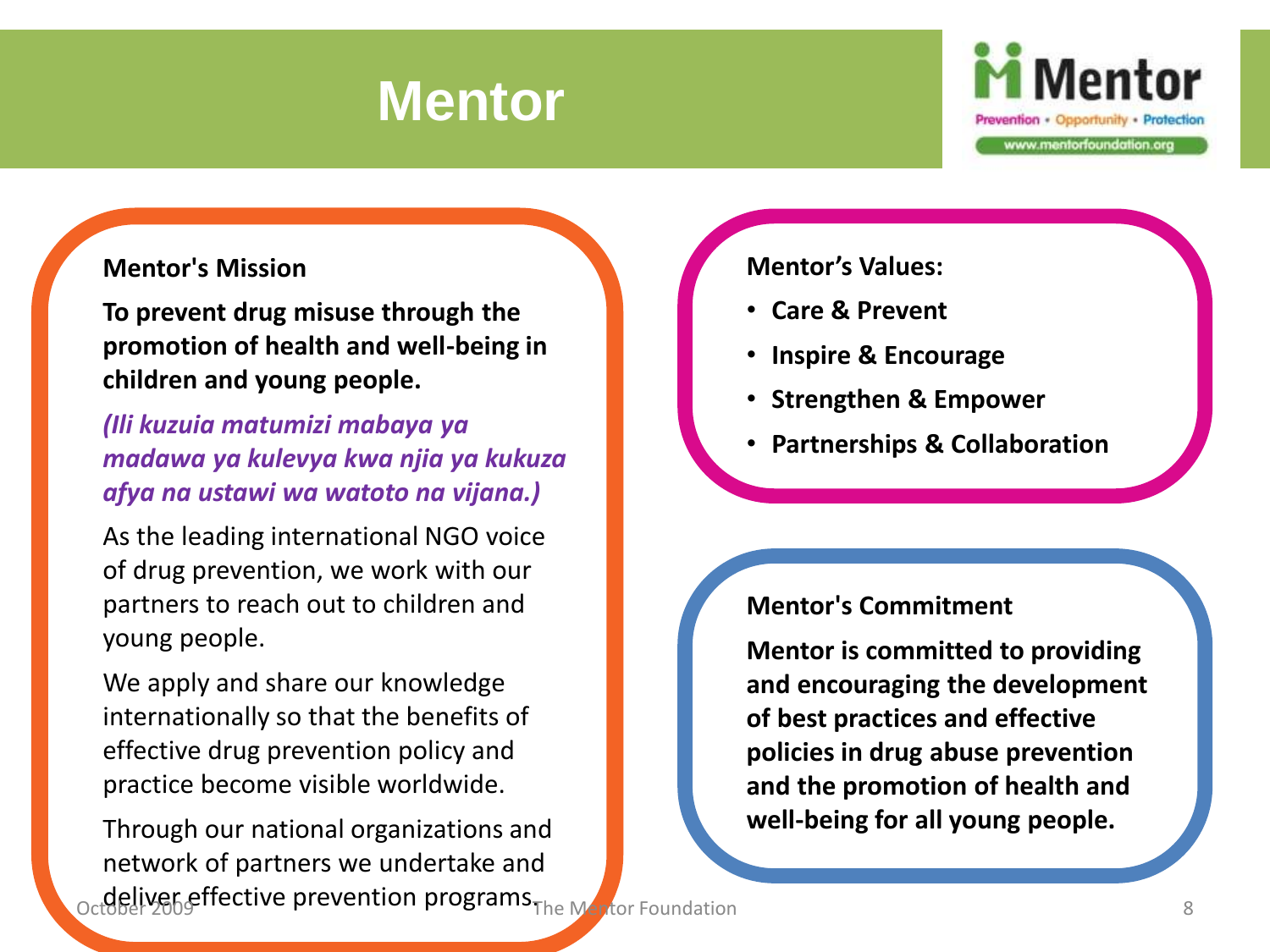

www.mentorfoundation.org

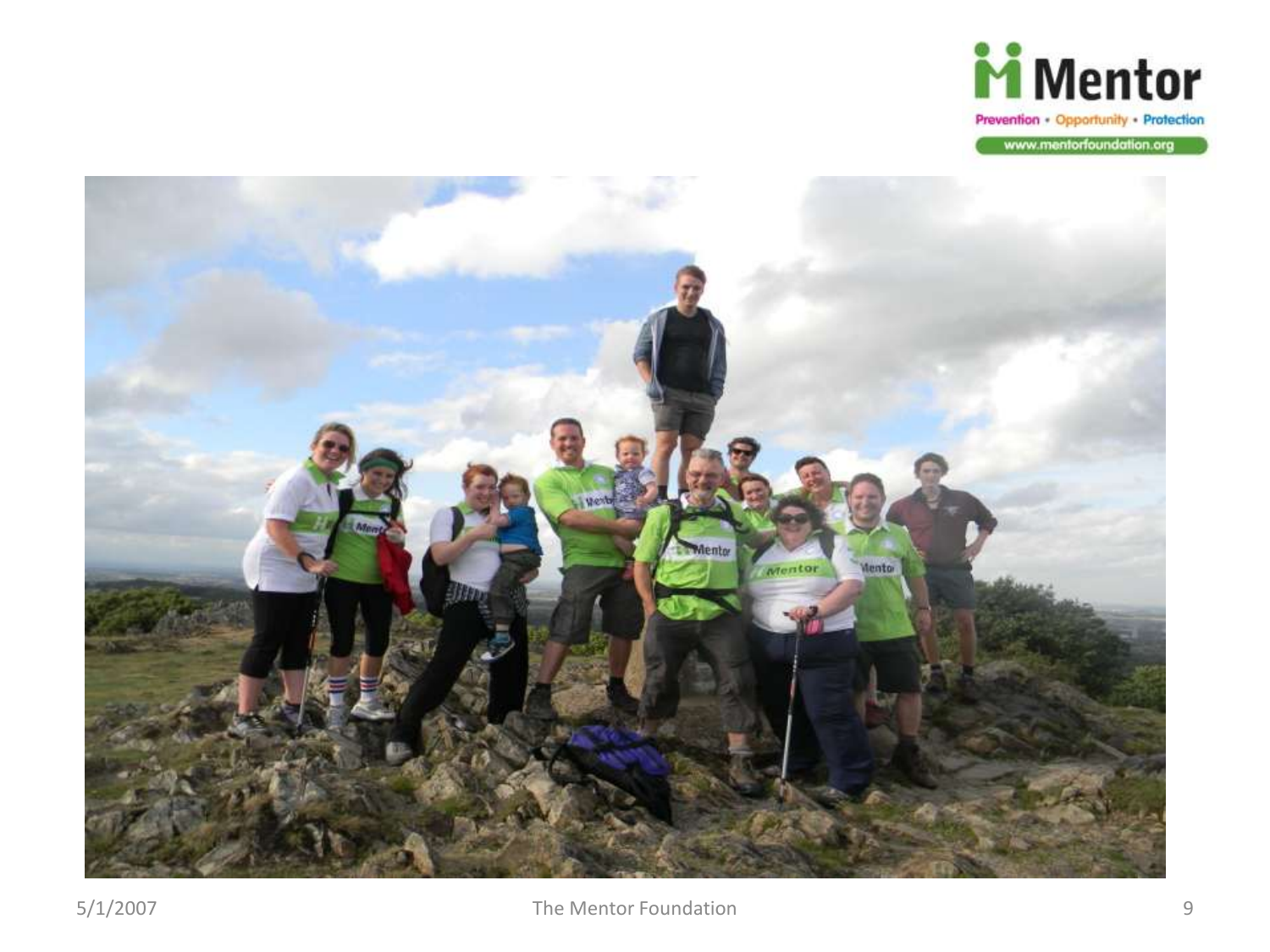

- 1. Review recent scientific literature of "effective" prevention programs
- 2. Prepare a synthesis of this review that identifies common elements

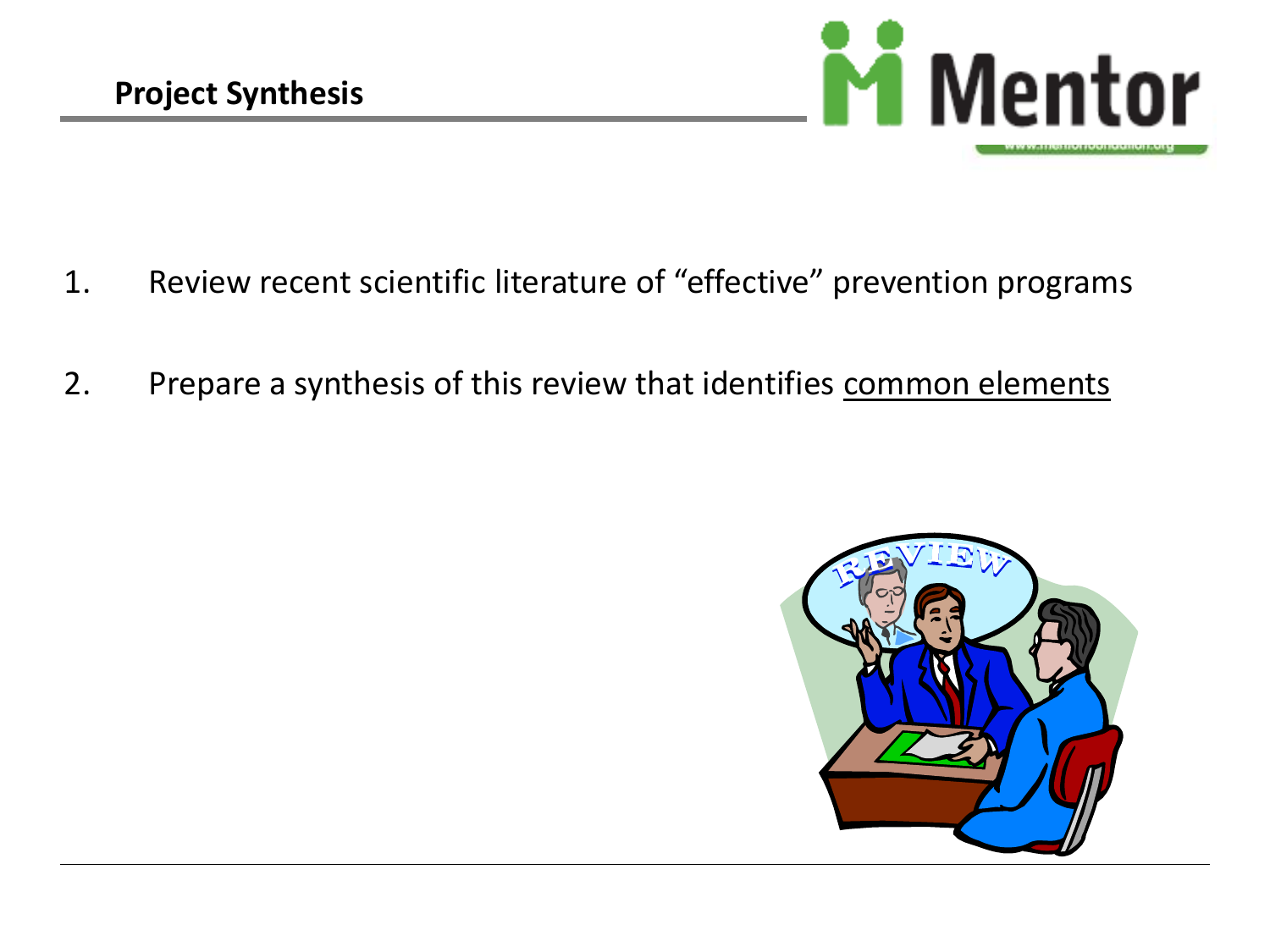#### **Summary** *(Muhtasari )*



- **Focus on risk and protective factors**
- **Start early; adjust developmentally for booster or continuation programs**
- **Learning activities must be engaging**
- **Schools are an optimal site for implementation**
- **Develop strong inter-personal relationships with stakeholders**
- *(Focus juu ya hatari na mambo ya kinga Anza mapema;*
- *kurekebisha developmentally kwa ajili ya programu nyongeza au muendelezo*
- *Learning shughuli lazima kujihusisha*
- *Shule tovuti mojawapo kwa ajili ya utekelezaji*
- *Kuendeleza uhusiano wa nguvu baina ya binafsi na wadau )*

OR put another way……..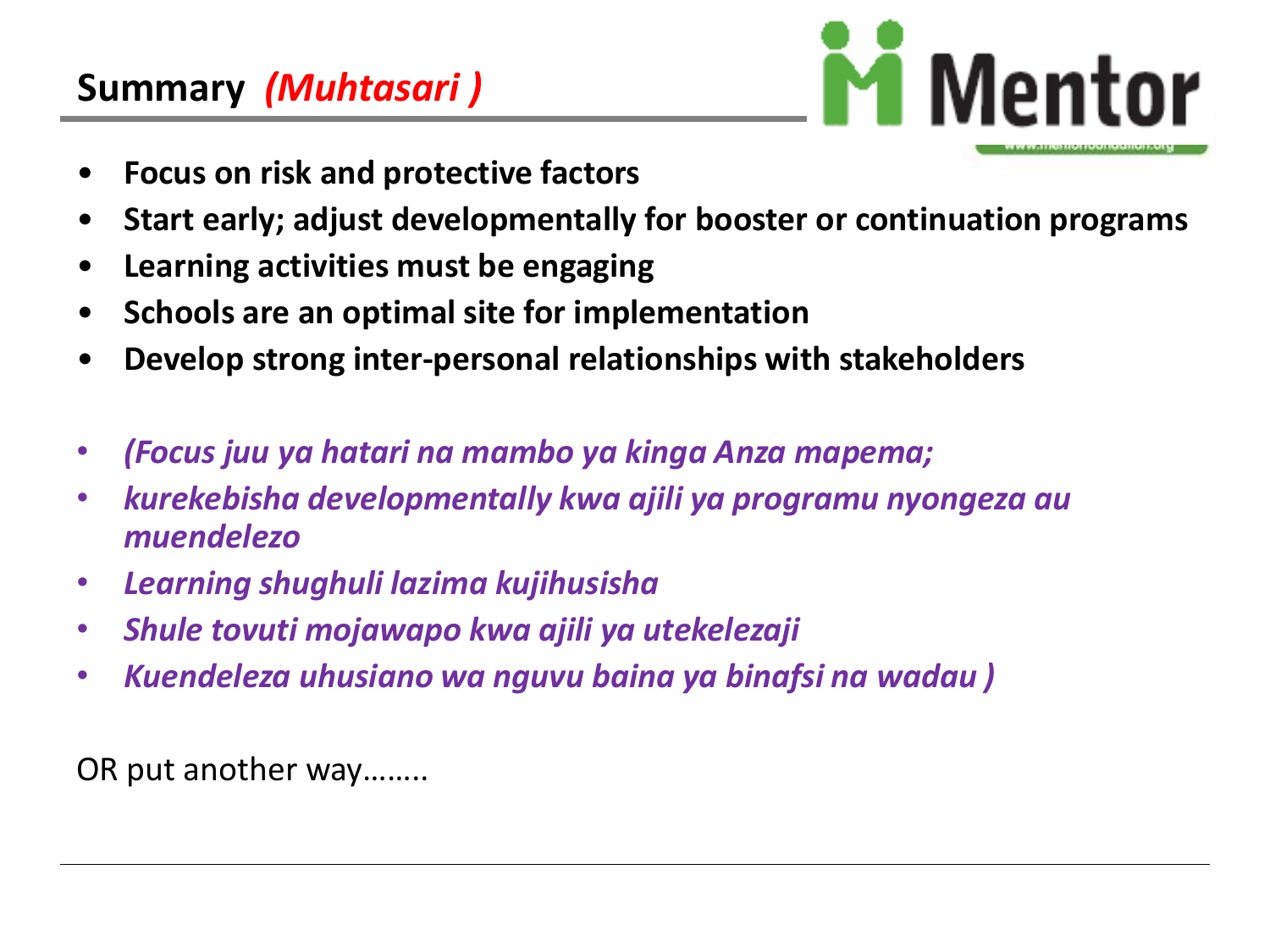**Elements of effective prevention** *(Mambo ya Kuzuia ufanisi)*



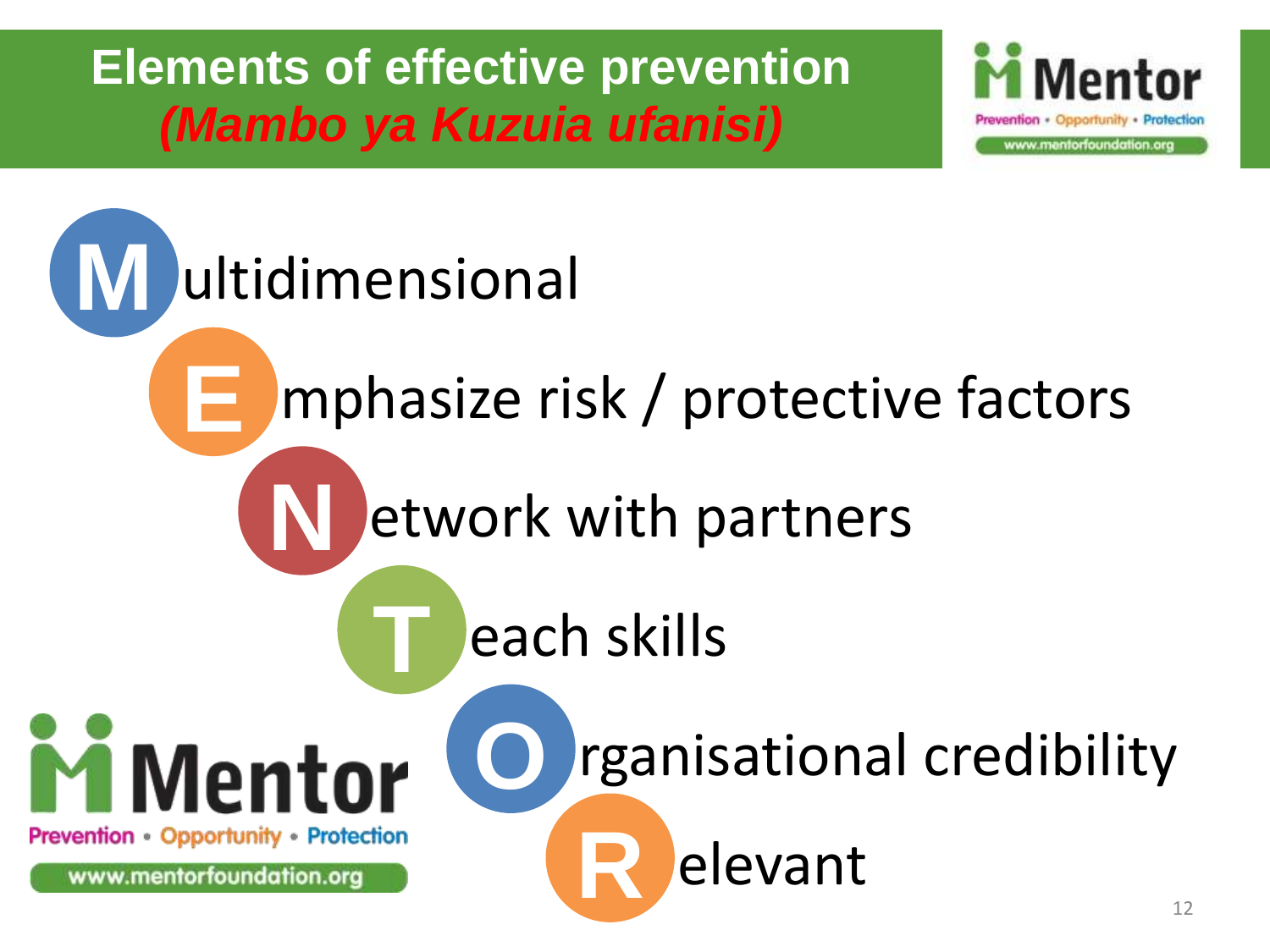### **Environmental prevention** *(Mazingira ya Kuzuia)*

- change the
	- physical
	- economic
	- social
	- virtual



... environments, in which people take their decisions about substance use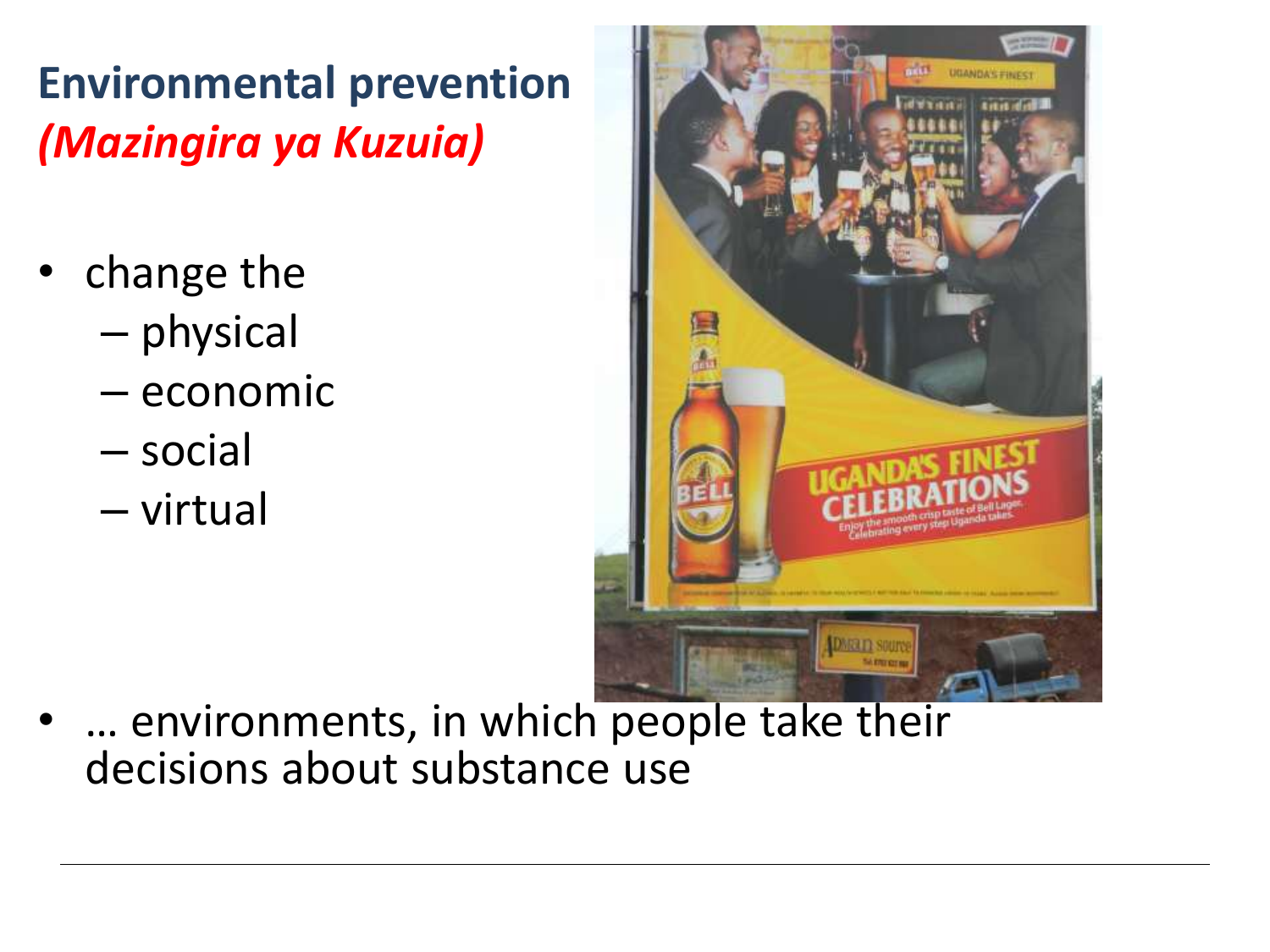



### **Objectives –** what do I want to achieve?

*(Madhumuni ya)*

## **Methodology –** how do best achieve it?

*(Mbinu)*

## **Evaluate Process and Outcomes** –have we achieved it?

*(Kutathmini mchakato na matokeo)*

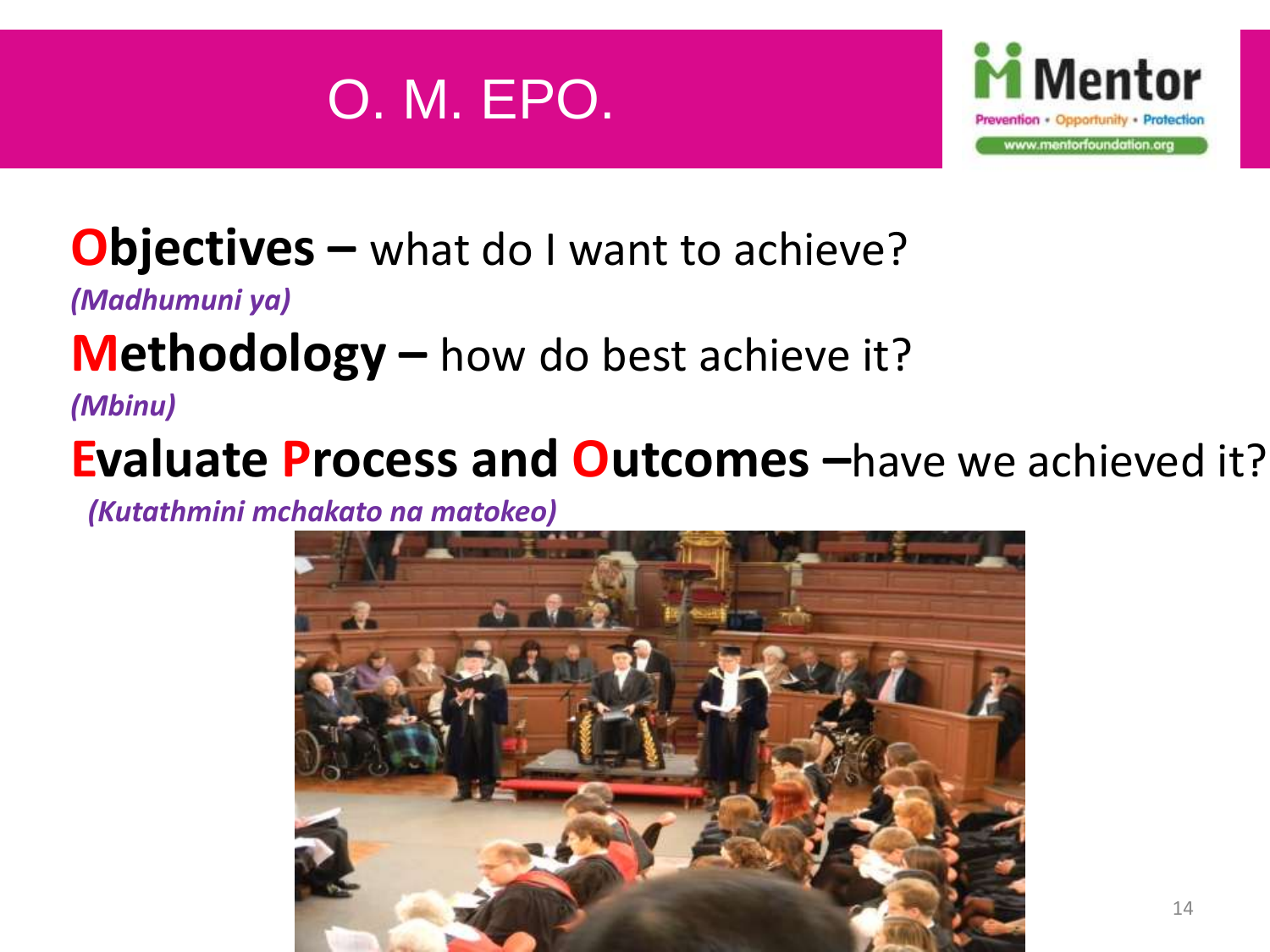# Remember... KISS A VIP



**K nowledge** *(Maarifa )* **I nformation** *(Habari)* **S ocial Skills** *(Ujuzi wa Jamii)*

**S elf esteem** *(Kujiamini)*

**A lternatives and opportunities**  *(Njia mbadala na fursa)*

**V alues , attitudes, beliefs** *(Maadili, mitazamo, imani)* 

**I nfluences** *(Mvuto)* **(eg media, peers, brain, environment )**

**P ersonal and social confidence and competence** *(Binafsi na imani na uwezo wa Jamii)* 15 ani 15 ani 15 ani 16 Mentor Foundation 15 The Mentor Foundation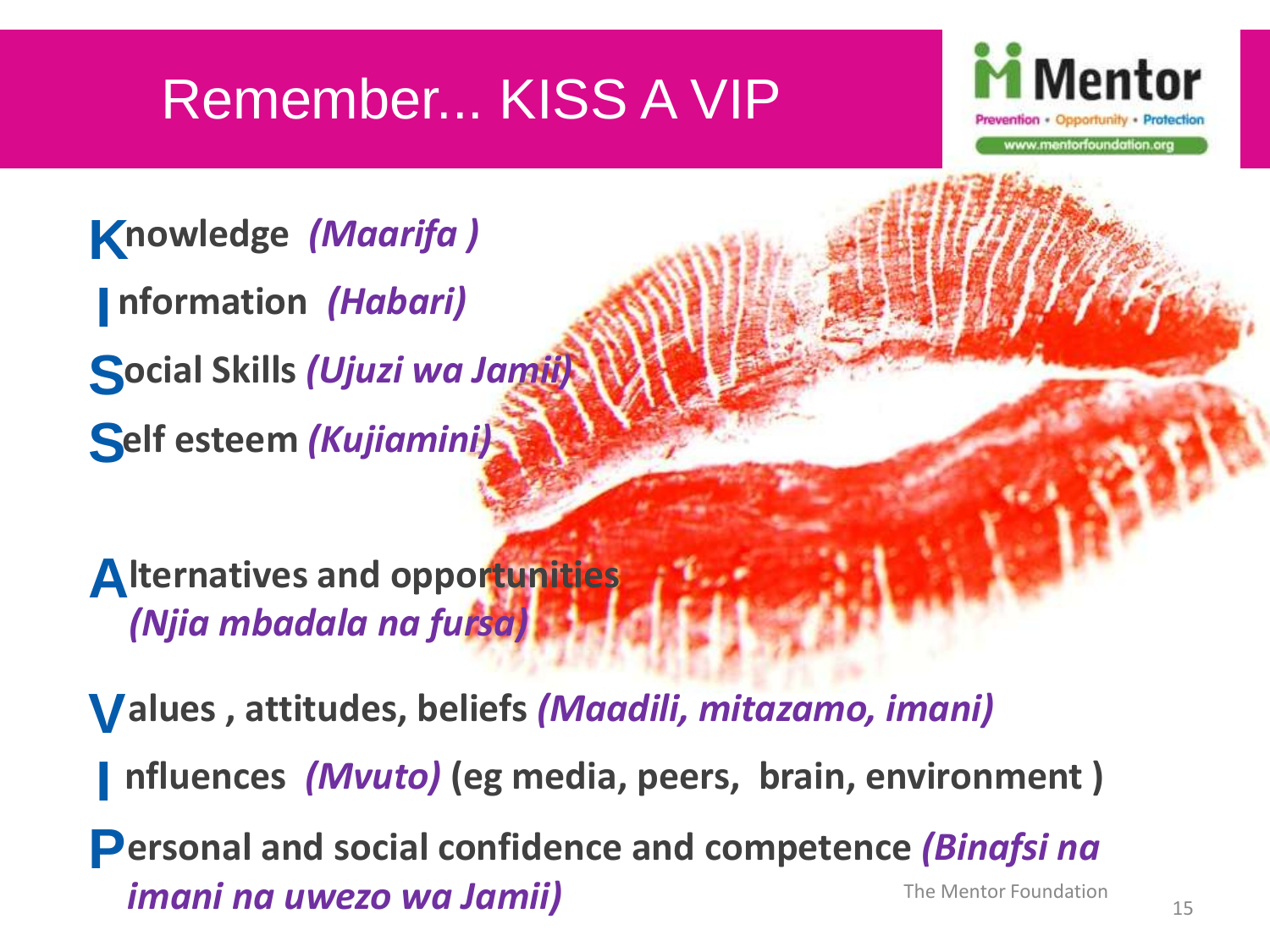# Caution (*Tahadhari*) – "DEEP BIMS"



CAUTIO

**D on't do it! – "Just Say No!"**

**E x-addict**

**E Xperts ( let them become "visitors")**

**P eers, Teachers, Parents – on their own!**

**B ooks**

**I nternet**

**M edia**

**S care, "Shock Horror"**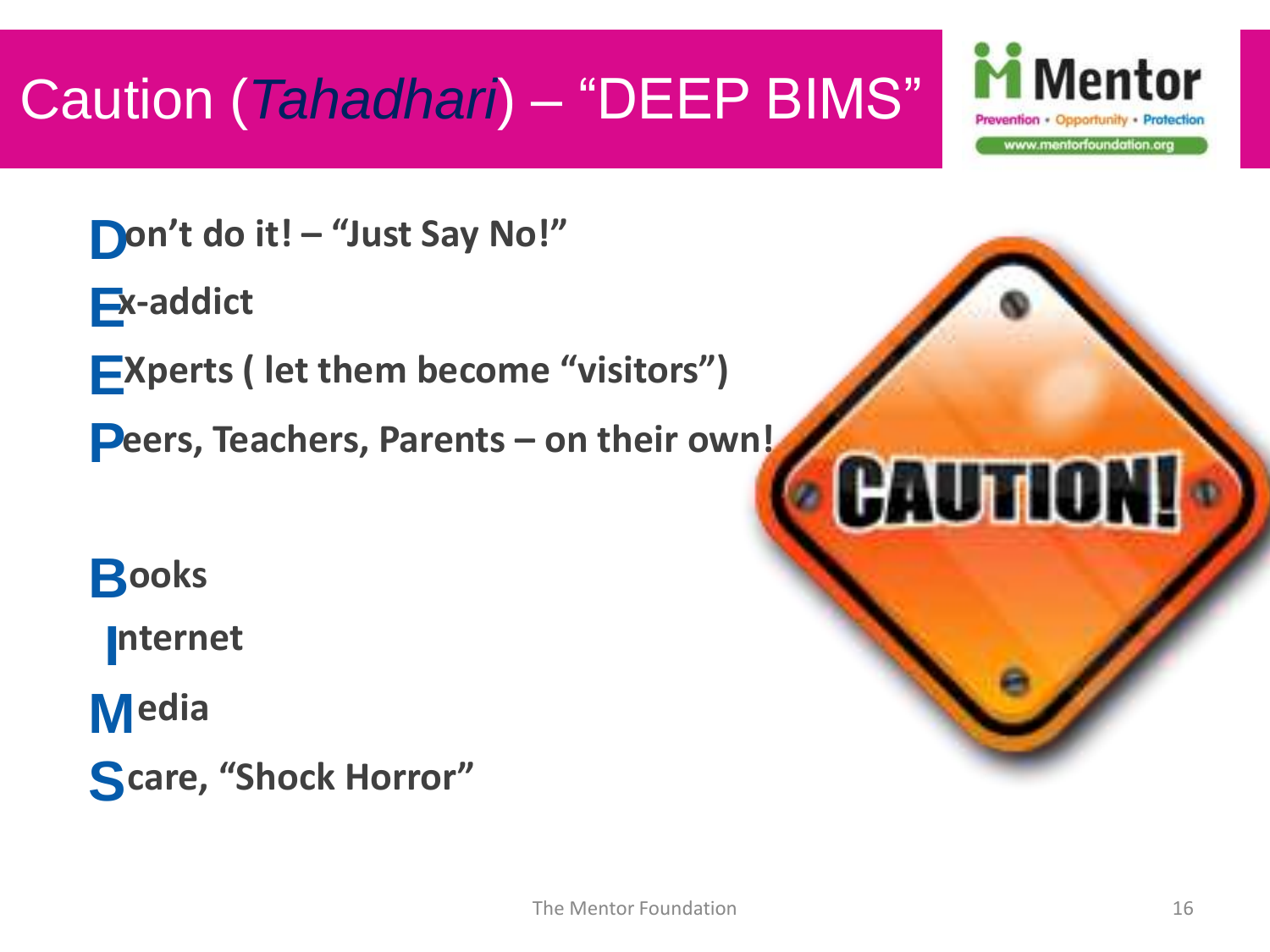# Mentor's President H.M. The Queen Of Sweden





*"We may never succeed in eradicating the problem of drug misuse but that should not stop us in our efforts to prevent it and the harm and misery it can cause."*

*(Tunaweza kamwe kufanikiwa katika kutokomeza tatizo la matumizi mabaya ya madawa ya kulevya lakini kwamba haipaswi kuacha sisi katika jitihada zetu za kuzuia na madhara na mateso inaweza kusababisha.)*

*"The need to identify, support and share what is effective in drug prevention remains. We must try and discover what works best for different groups, with different needs in different settings. We must then share that learning to all involved in the drug misuse prevention community."*

*(haja ya kutambua, kuunga mkono na kushiriki nini ufanisi katika kuzuia madawa ya kulevya bado. Lazima kujaribu na kugundua nini kazi bora kwa ajili ya makundi mbalimbali, na mahitaji tofauti katika mazingira tofauti. Ni lazima basi) kushiriki kuwa kujifunza kwa wote wanaohusika na matumizi mabaya ya madawa ya kulevya katika jamii kuzuia.)*

**October 2009 The Mentor Foundation** 17 Apple 2009 The Mentor Foundation 17 Apple 2009 The Mentor Foundation 17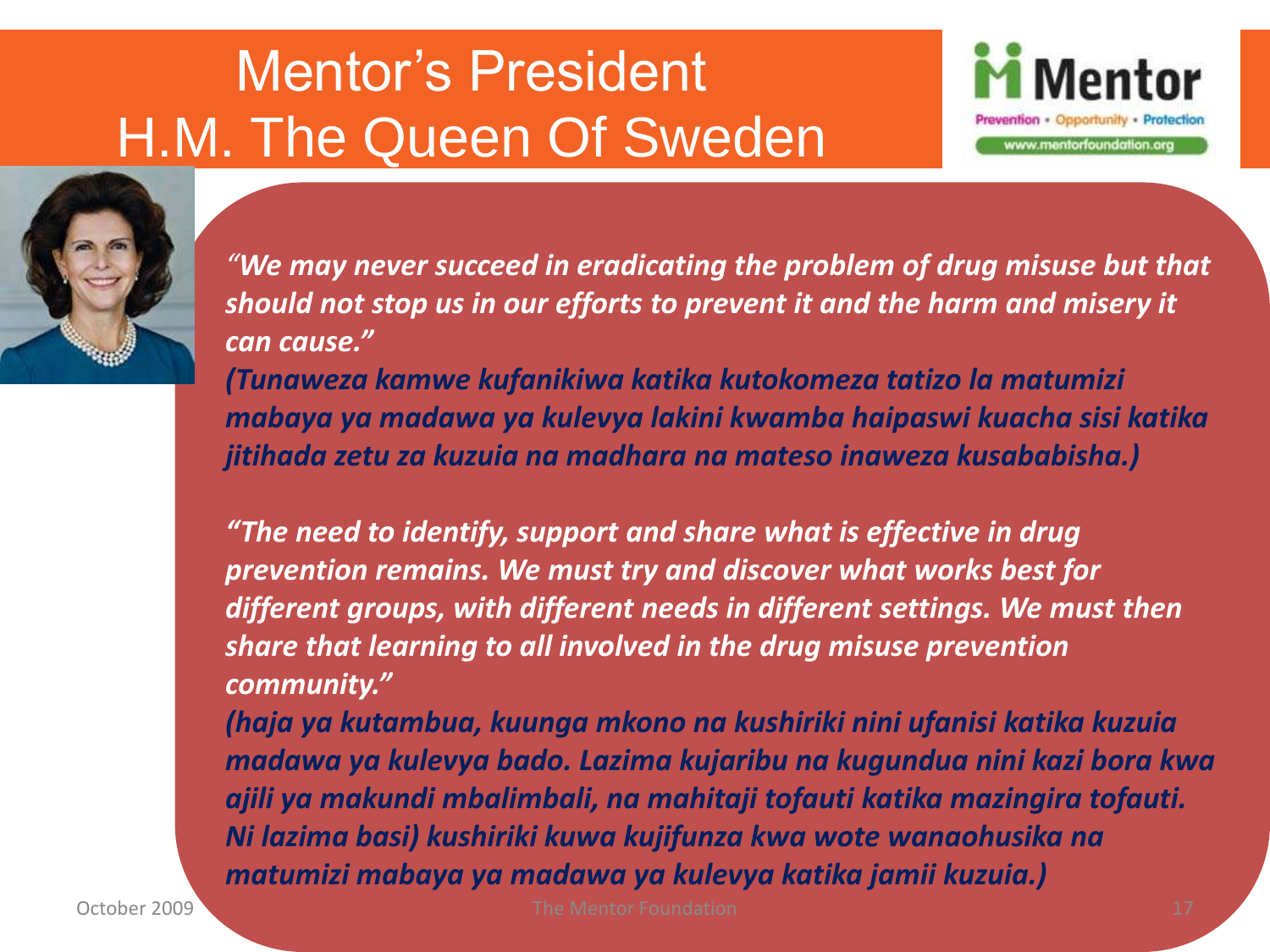

# *Asante kwa kusikiliza (Sorry siyasemi Swahili)*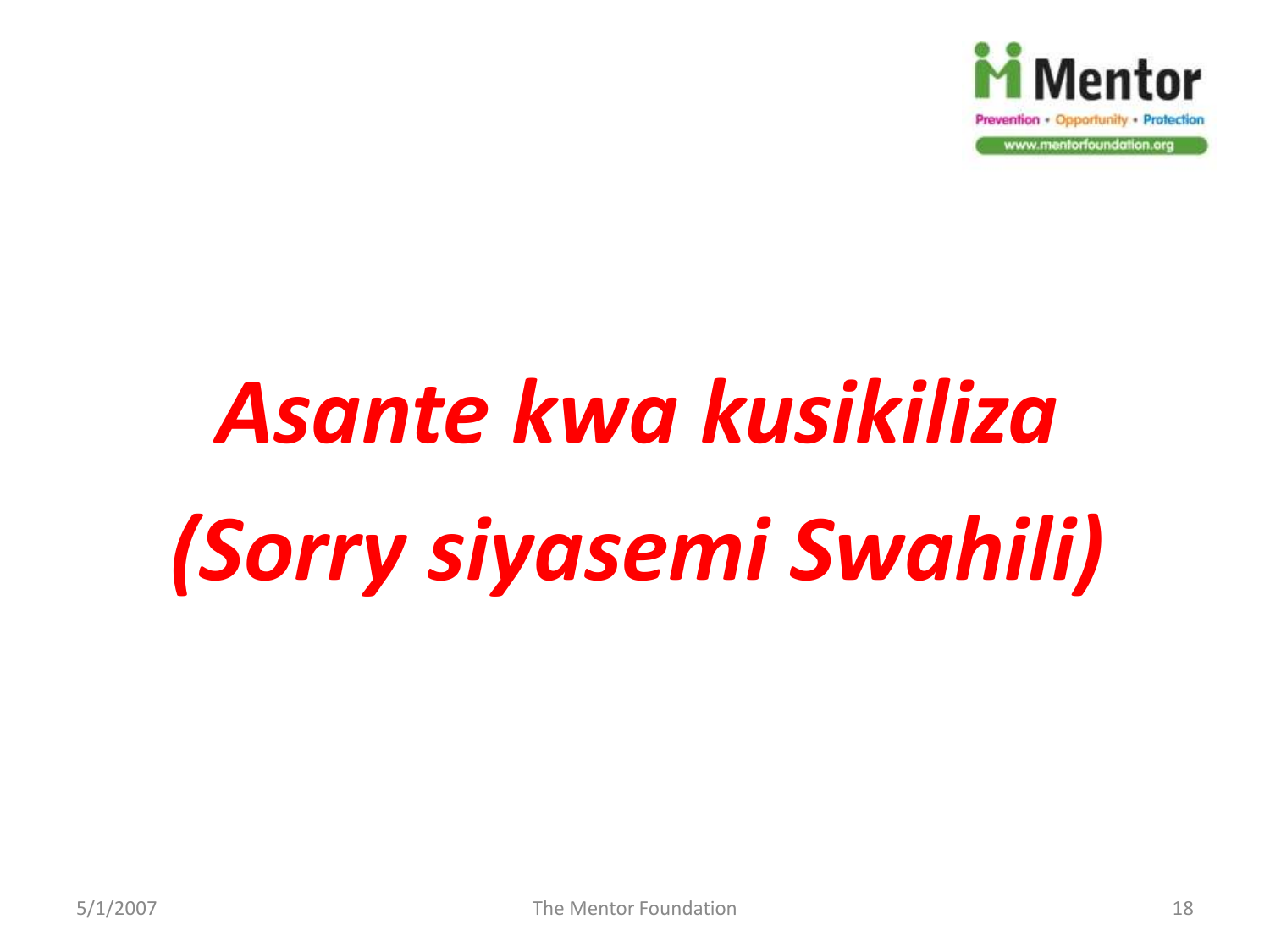#### **Environmental prevention**

- Corrects social perception of normality and acceptance of any substance use
- Show control normes and values • Influences social norms and values
- Limits freedom ... of leisure, alcohol and tobacco-… and focus more on drunkenness and cannabis instead? industries
- Protects the most vulnerable (young people) from industrial epidemics (D'Intignano)
- **Is more effective – for onset of licit drugs' use – than universal prevention**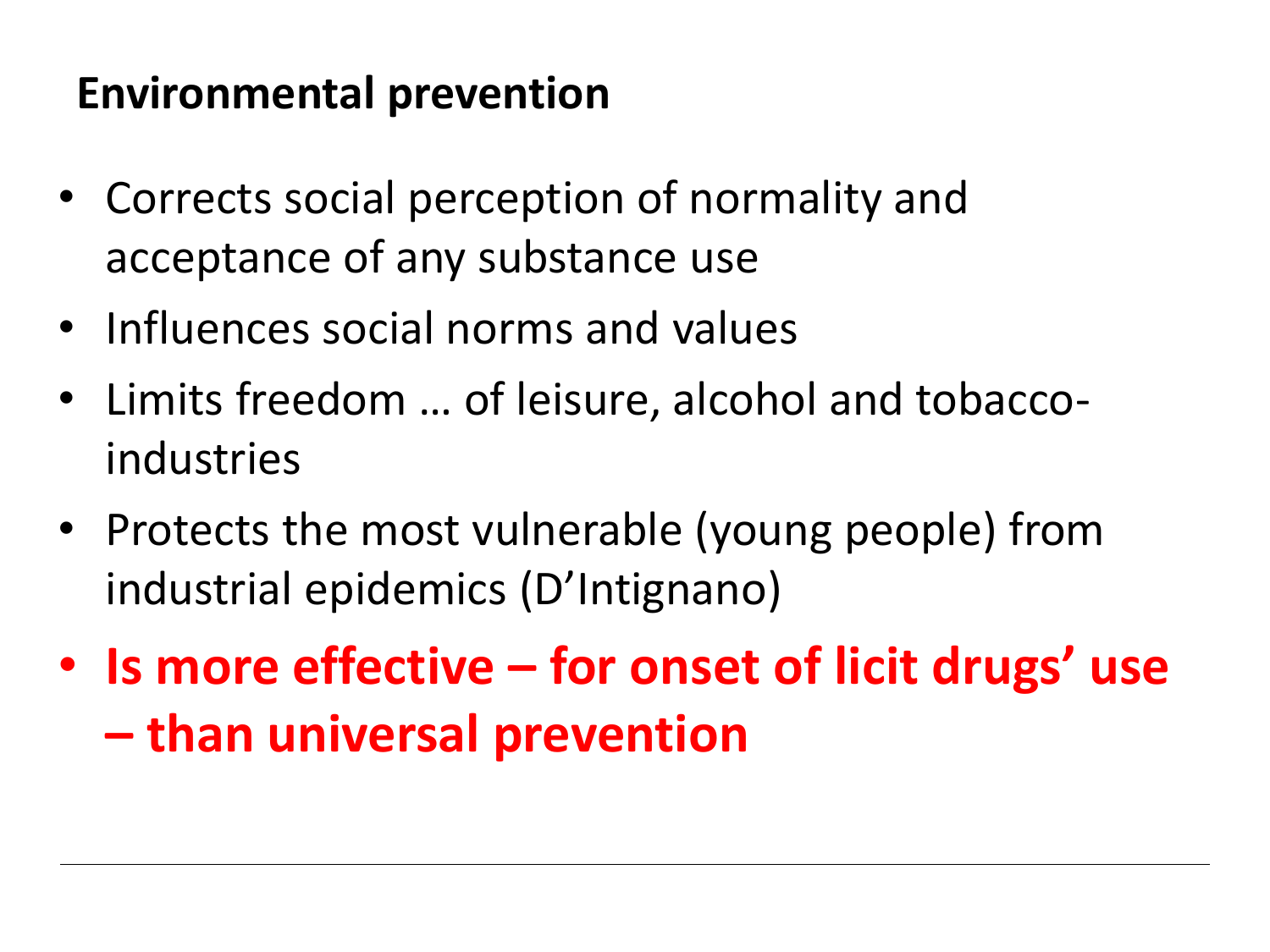#### **Environmental factors**

#### **Environmental Factors (Gregor Burkhart, EMCDDA)**

- Normative beliefs stronger predictors of intention of use than socio-demographic variables - predict drinking frequency (Neighbors et al. 2006)
- Cannabis presence in schools (Kuntsche et al. 2006)
- Pocket money (Bellis and Hughes 2007)
- High levels of perceived acceptability and prevalence associated with high-risk intentions (Olds et al. 2005)
- Positive school climate is protective (Fletcher et al. 2008)